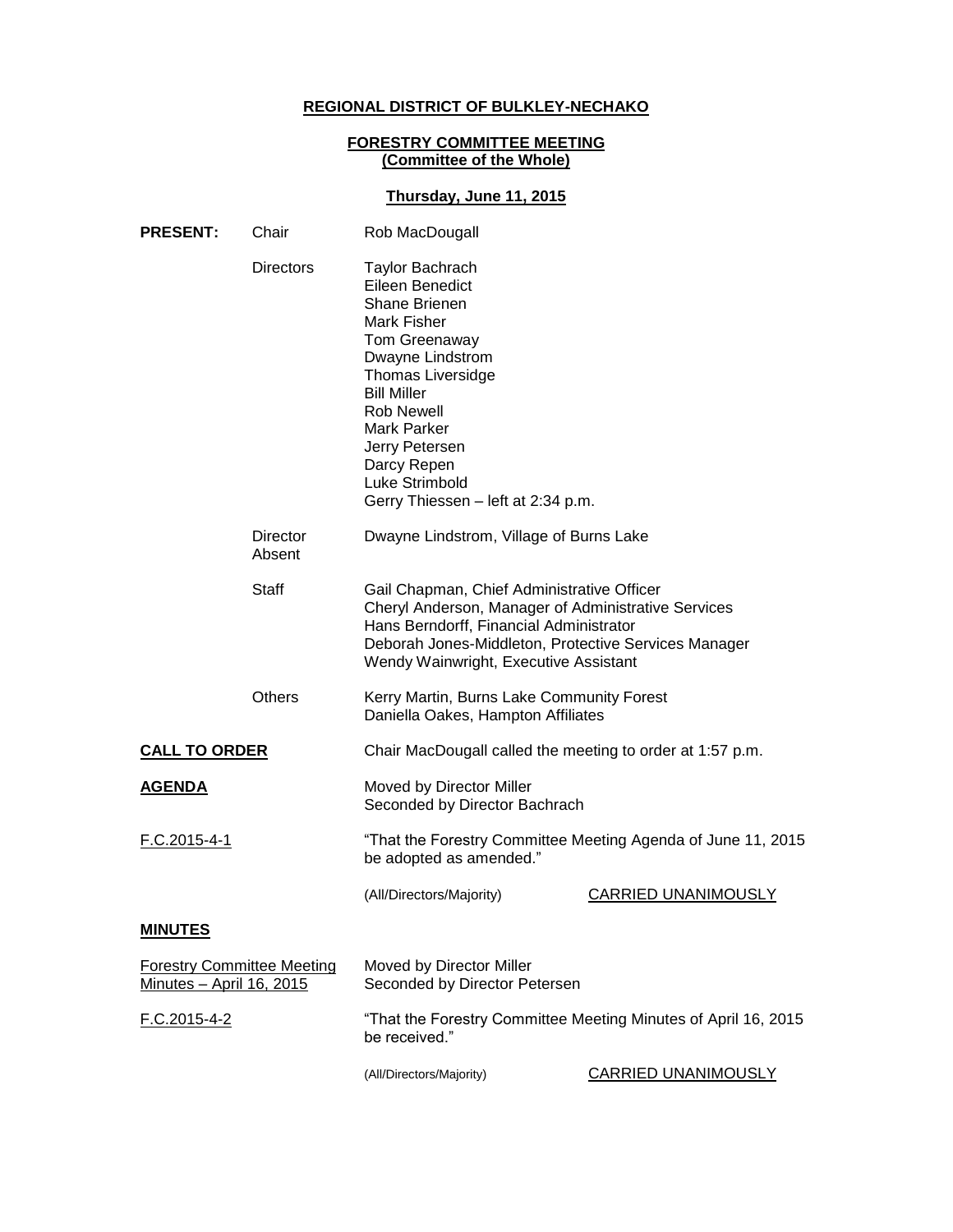Forestry Committee Meeting June 11, 2015 Page 2

## **CORRESPONDENCE**

| Correspondence | Moved by Director Petersen<br>Seconded by Director Greenaway                                                                                                                                                                                                                                                                                                                                                                                                         |                            |  |
|----------------|----------------------------------------------------------------------------------------------------------------------------------------------------------------------------------------------------------------------------------------------------------------------------------------------------------------------------------------------------------------------------------------------------------------------------------------------------------------------|----------------------------|--|
| F.C.2015-4-3   | "That the Forestry Committee receive the following<br>correspondence:                                                                                                                                                                                                                                                                                                                                                                                                |                            |  |
|                | -Ministry of Forests, Lands and Natural Resource Operations<br>regarding the Morice Apportionment 2015;<br>-Forest Practices Board regarding Fuel Management in the<br>Wildland Urban Interface - Update;<br>-FireSmart Canada - Local FireSmart Representative Training<br>Workshop."                                                                                                                                                                               |                            |  |
|                | (All/Directors/Majority)                                                                                                                                                                                                                                                                                                                                                                                                                                             | <b>CARRIED UNANIMOUSLY</b> |  |
|                | Chair MacDougall mentioned the importance of communities<br>taking ownership of working to FireSmart their communities.<br>Staff will invite Wildfire Management Branch representatives to a<br>future meeting to discuss the FireSmart Canada Community<br>Recognition Program.                                                                                                                                                                                     |                            |  |
|                | Director Miller brought forward the Forest Practices Board<br>correspondence regarding Fuel Management in Wildland Urban<br>Interface - Update. Director Miller brought forward the possibility<br>of facilitating a gathering with industry, Ministry of Forests, Lands<br>and Natural Resource Operations, Wildfire Management Branch<br>and licensees to facilitate a conversation in regard to roles and<br>responsibilities regarding Wildland Urban Interface. |                            |  |
|                | Moved by Director Miller<br>Seconded by Director Greenaway                                                                                                                                                                                                                                                                                                                                                                                                           |                            |  |
| F.C.2015-4-4   | "That the Forestry Committee recommend that the Regional<br>District of Bulkley-Nechako Board of Directors direct staff to<br>organize a gathering with industry, Ministry of Forests, Lands<br>and Natural Resource Operations, Wildfire Management Branch<br>and licensees to facilitate a conversation in regard to roles and<br>responsibilities regarding Wildland Urban Interface."                                                                            |                            |  |
|                | (All/Directors/Majority)                                                                                                                                                                                                                                                                                                                                                                                                                                             | <b>CARRIED UNANIMOUSLY</b> |  |
|                | Director Miller mentioned that he would bring forward the<br>information to the Omineca Beetle Action Coalition on June 12,<br>2015 for consideration of assistance in organizing the meeting.                                                                                                                                                                                                                                                                       |                            |  |
|                | Al Gorley, Triangle Resources Inc. was discussed as a potential<br>facilitator.                                                                                                                                                                                                                                                                                                                                                                                      |                            |  |
|                | Discussion took place regarding a timeline to host the gathering.<br>Staff will determine response from participants as to attending<br>the gathering in the summer months of 2015.                                                                                                                                                                                                                                                                                  |                            |  |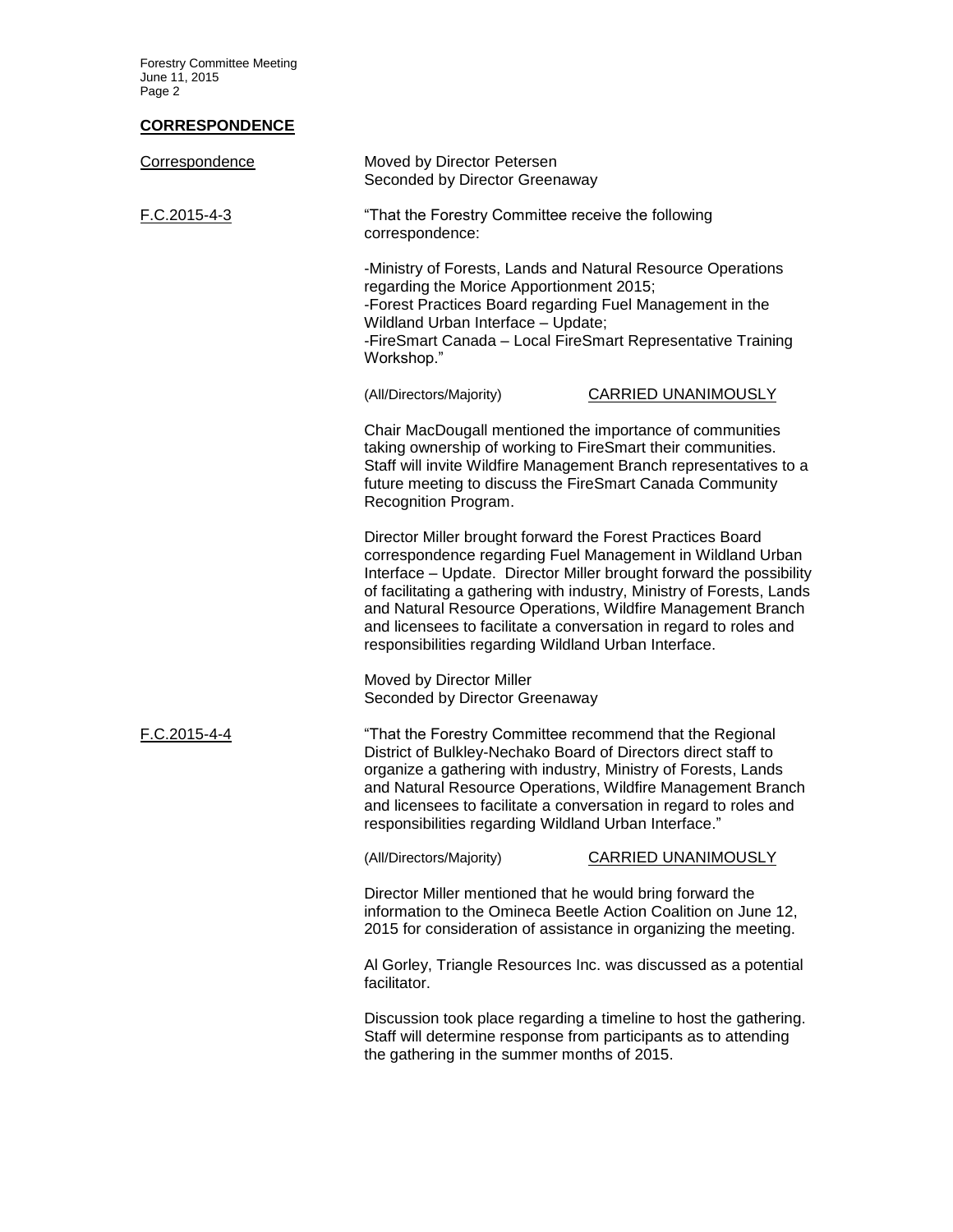### **1. Federal Endangered Species**

### **a. Possible impact upon forestry in B.C.**

Director Miller explained that the Federal Government through the Federal Ministry of Environment is proposing Federal Endangered Species regulations to address migratory bird populations that will make it impossible for the forest industry to log between spring (break up) to mid-summer (August). Industry is aware of the possible changes and is very concerned with the shortened timeframe to log. Industry is meeting to develop recommendations to forward to the Federal Government. Director Miller is in contact with representatives from Babine Forest Products and will continue to update the Forestry Committee regarding the issue.

## **2. Replanting of Burned Areas/ Enforcement**

Director Thiessen spoke to the trend of increasingly larger wildfires. Discussion took place regarding having representative(s) from Ministry of Forests, Lands and Natural Resource Operations to speak to the replanting of burned areas and the enforcement of that replanting.

Director Miller mentioned that he spoke to the northern representative at the Federation of Canadian Municipalities Convention on June 4-8, 2015 in Edmonton, AB. regarding federal pine beetle funding that was promised in 2007 for pine beetle impacted regions. Chair MacDougall explained that the bioenergy plants can utilize some of the burned fibre, so utilization of that fibre as soon as possible would enable the ability to replant the trees.

Chair Miller stated as local government leaders it is important to lobby the Federal Government regarding the funding that was promised and to bring the issue forward with Members of Parliament in the region. Chair Miller will bring forward the information to the Omineca Beetle Action Coalition meeting on June 12, 2015.

Discussion took place in regard to having the representatives nominated for Member of Parliament to be invited to attend a future Regional District meeting to discuss issues brought forward. Staff will invite Federal Government Members of Parliament to discuss Mountain Pine Beetle funding, CN Rail Safety issues. Further questions can be forwarded to staff.

### **3. Slash Burning Of Logged Areas**

Director Thiessen spoke to the burning of the slash in logged areas. He spoke to the hazards associated with the piles being fuel sources during wildfire events. Chair Miller noted the importance for the Forestry Committee to have open discussions with stakeholders as to the importance of fire mitigation. Chair MacDougall spoke to the rules in place for forest licenses and licensees agreements to address hazard abatement.

Discussion took place regarding the debris being part of the fertilization cycle for the trees. Director Miller explained that there is a coarse woody debris management regime that prescribed burns leaves logs/trees that add fertilizer to the ground. Currently the light fibre debris that causes flash fires, the fibre that doesn't get burned when a prescribed burn is conducted, provides a light quick fuel that is a ladder fuel and will burn into new growth and destroy a plantation.